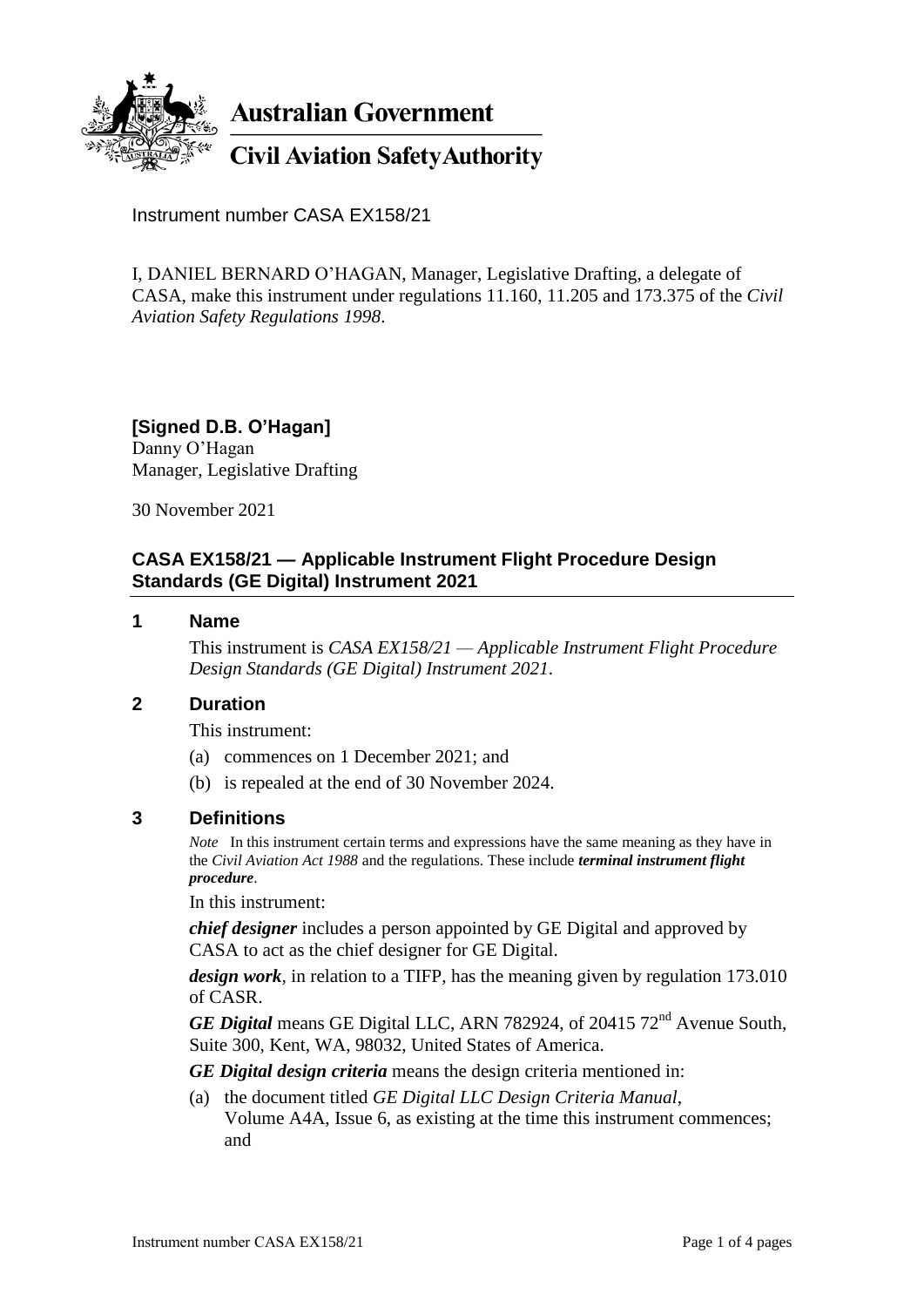(b) the document titled *GE Digital LLC DCM Regulatory Supplement – CASA*, Volume A4B.02, Issue 8, containing the Multi-Variant Design Specification, as existing at the time this instrument commences.

*GE Digital design criteria TIFP* means an RNP AR TIFP designed by GE Digital in accordance with the GE Digital design criteria.

*ICAO Doc 9905* means the ICAO Doc. 9905 *Required Navigation Performance Authorization Required (RNP AR) Procedure Design Manual*, as in force from time to time.

*Note* The definition of *other AIS applicable ICAO documents* in Part 1 of the CASR Dictionary defines several ICAO documents (including *ICAO Doc 9905)* as approved and published by decision of the Council of the International Civil Aviation Organization, as in force from time to time.

*ICAO Doc. 8168 (PANS-OPS)* has the meaning given by regulation 173.010 of CASR.

*Note* Regulation 173.010 defines *ICAO Doc. 8168 (PANS-OPS)* as Doc.8168-OPS/611 Volume II (Procedures for Air Navigation Services – Construction of Visual and Instrument Flight Procedures) approved and published by decision of the Council of the International Civil Aviation Organisation, as in force from time to time.

*Part 173 MOS* means the *Manual of Standards (MOS) Part 173 — Standards Applicable to the Provision of Instrument Flight Procedure Design*, as in force from time to time.

*RNP AR* means a Required Navigation Performance Authorization Required Approach (*RNP AR APCH*) mentioned in the Part 173 MOS.

*TIFP* means a terminal instrument flight procedure for a location in Australia.

### **4 Exemption — RNP AR TIFP designed to ICAO standards**

- (1) In relation to design work on an RNP AR TIFP conducted by GE Digital in accordance with ICAO Doc. 8168 (PANS-OPS) and ICAO Doc 9905, GE Digital is exempt from compliance with the following provisions of CASR:
	- (a) paragraph  $173.125$  (b) to the extent that the paragraph requires GE Digital to ensure that a qualified designer meets the requirement mentioned in paragraph 3.1.3.1 (a) of the Part 173 MOS;
	- (b) subregulation  $173.165$  (2) to the extent that the subregulation requires GE Digital to comply with paragraph 3.1.2.1 (c) of the Part 173 MOS in relation to the appointment of the chief designer.

*Note* Subsection 3.1.3.1 of the Part 173 MOS sets out the minimum standard for the qualifications and experience of a qualified designer including, in paragraph (a), satisfactory completion of an approved PANS-OPS procedures design course. Subsection 3.1.2.1 of the Part 173 MOS sets out the minimum standard for the qualifications and experience of a chief designer including, in paragraph (c), satisfactory completion of an advanced course in PANS-OPS procedure design.

(2) The exemption is subject to the conditions in section 6.

#### **5 Exemption — GE Digital design criteria TIFP**

- (1) In relation to design work on a GE Digital design criteria TIFP, GE Digital is exempt from compliance with a provision of CASR mentioned in column 1 of the Table in Schedule 1 to the extent mentioned for the provision in column 2 of the Table.
- (2) The exemption is subject to the conditions in sections 6 and 7.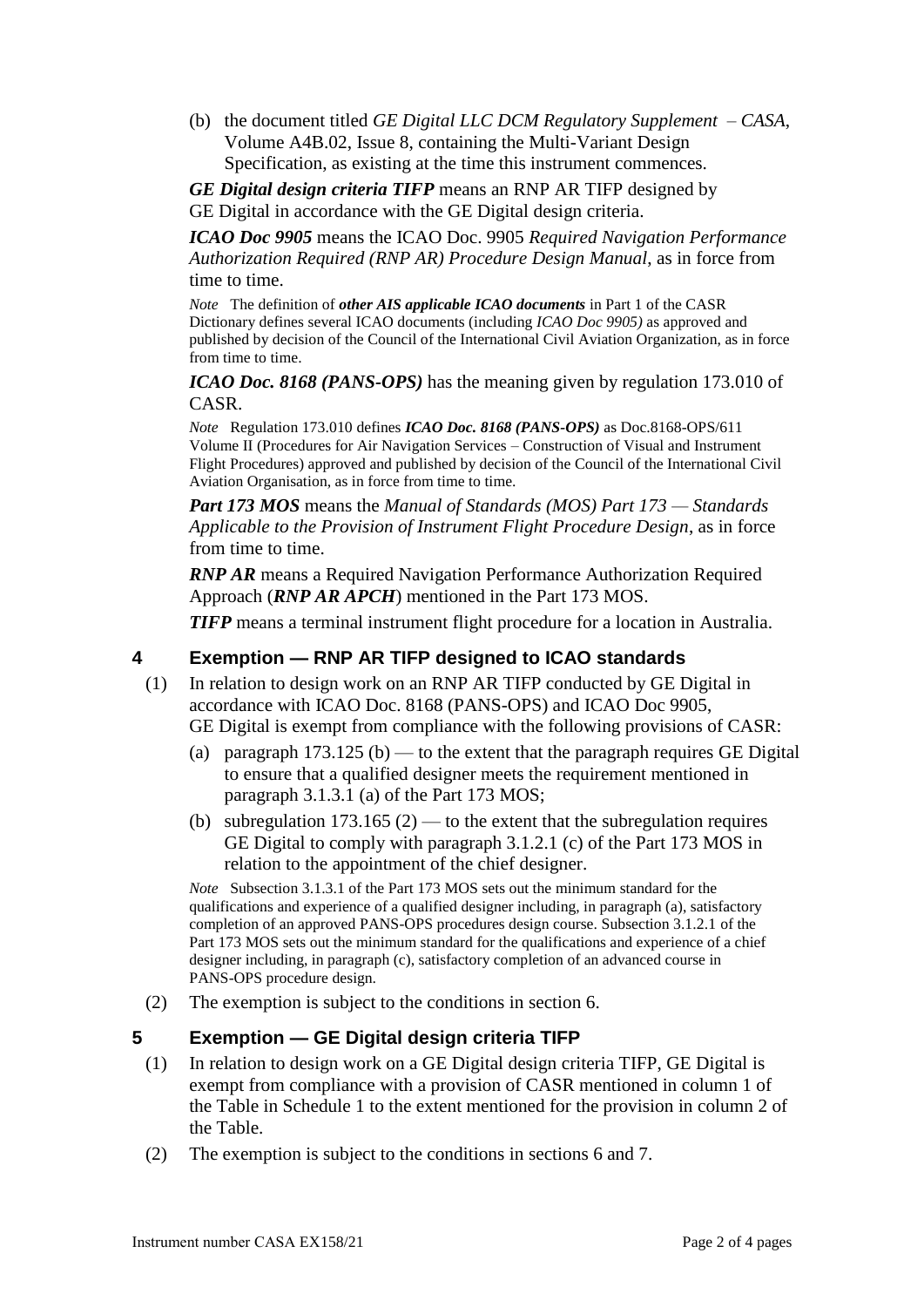## **6 General conditions**

- (1) GE Digital must comply with any written instructions given by CASA for the purpose of ensuring that GE Digital complies with the requirements of this instrument.
- (2) GE Digital must clearly mark each RNP AR TIFP with the words "FOR CASA-APPROVED OPERATORS ONLY".

#### **7 Conditions — GE Digital design criteria TIFP**

(1) GE Digital must give written notice to CASA at least 14 days written notice before making an amendment to a document referred to in paragraph (a) or (b) of the definition of *GE digital design criteria*, unless the amendments are only of an editorial or clerical nature and do not affect technical or procedural matters.

*Note* Under Australian law, this instrument cannot apply the requirements of the GE Digital design criteria as amended from time to time. This instrument applies the requirements of the versions of the GE Digital design criteria documents mentioned in the definitions section. Any amendment that changes the substance of those requirements will require a reissue of this instrument before the changes can be relied upon under the exemption.

- (2) GE Digital must provide the document titled *GE Digital LLC Operational Guidance for GE Aviation RNP AR Procedures*, Volume C3B, Issue 2 to all operators licensed by GE Digital to fly a GE Digital design criteria TIFP designed by GE Digital in reliance on the exemption in section 5.
- (3) GE Digital must ensure that the reference materials, documents and records maintained for regulations 173.150 and 173.155 of CASR include:
	- (a) the GE Digital design criteria; and
	- (b) any other material specified in writing by CASA to be maintained.
- (4) GE Digital must not transfer its responsibility for maintaining a GE Digital design criteria TIFP unless CASA has approved the transfer in writing.

#### **8 Direction — operations manual**

For subregulation 173.375 (1) of CASR, CASA directs GE Digital to ensure that its operations manual includes:

- (a) copies of each of the following:
	- (i) this instrument;
	- (ii) any directions given by CASA to GE Digital in relation to its design work;
	- (iii) the GE Digital design criteria; and
- (b) a description of the processes and documents used to present to staff the relevant standards, rules, procedures and drafting conventions contained in:
	- (i) the GE Digital design criteria; and
	- (ii) the provisions of the Part 173 MOS that apply to GE Digital in relation to its design work.